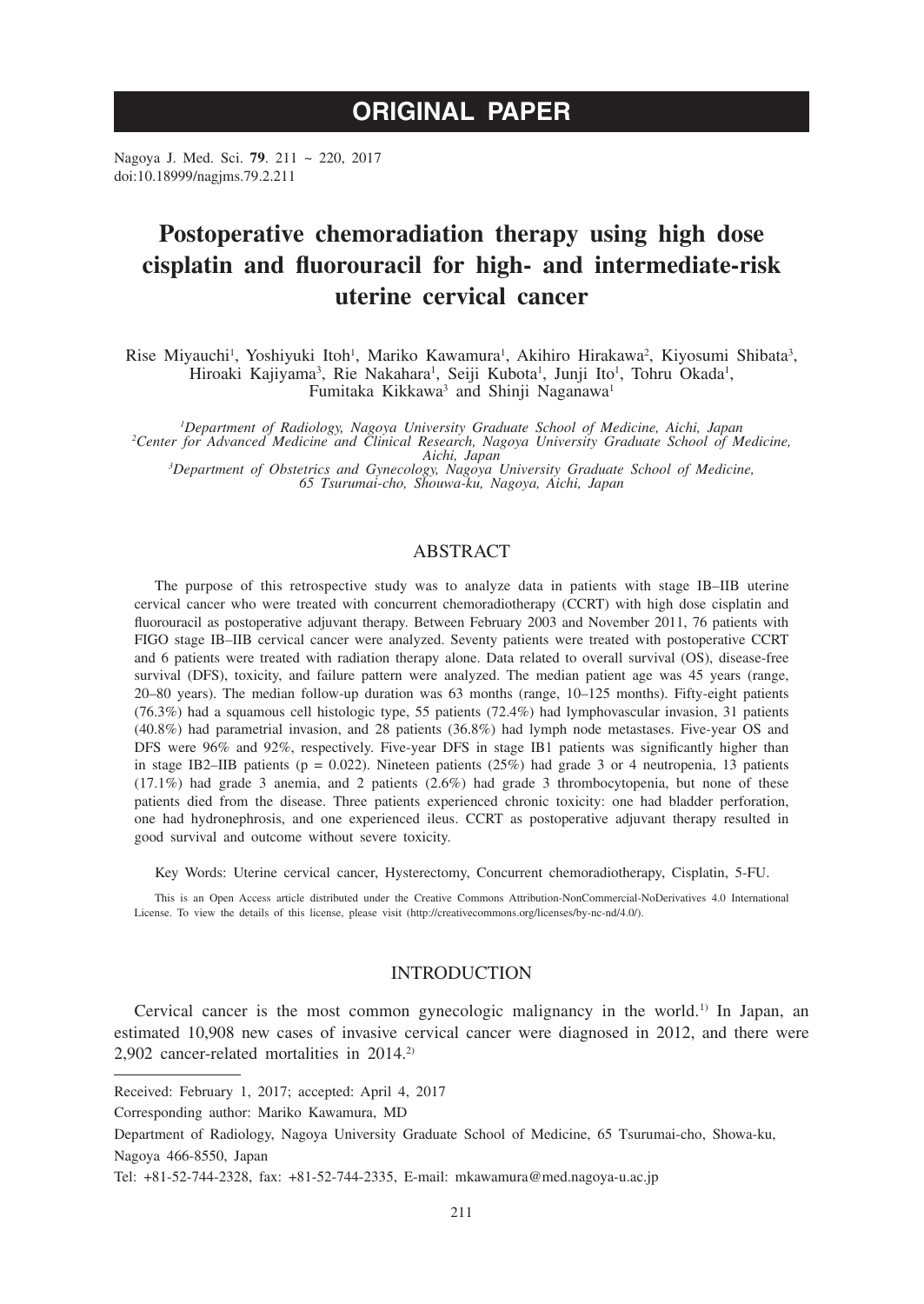It has been well documented that patients with early-stage cervical cancer have survival rates of approximately 90%, whether treated with radical hysterectomy or radiation therapy alone. However, in 15% to 20% of patients with early-stage disease, the disease has either spread to the lymph nodes, there is involvement of the parametrium, or there are positive surgical margins at the time of radical hysterectomy. When one or more of these factors is found, the 5-year survival rate drops to  $50\%$  to  $70\%$ .<sup>3)</sup>

The majority of patients with early-stage cervical cancer who undergo surgical treatment with radical hysterectomy will receive postoperative adjuvant therapy based on the analysis of surgicalpathological risk factors. Recurrence risk factors for cervical cancer after surgery include pelvic lymph node metastasis, parametrial invasion, tumor size, deep stromal invasion, lymphovascular space invasion, histological types, and degree of differentiation. $4-6$  In general, patients with positive pelvic nodes, parametrial invasion, or a positive surgical margin are classified as high risk. Patients with large tumors, deep stromal invasion, or lymphovascular space involvement to  $\geq$ 2 are classified as intermediate risk.<sup>6-8)</sup>

Currently, concurrent chemoradiotherapy (CCRT) is recommended for high-risk patients and radiation therapy alone for intermediate-risk patients. The Gynecologic Oncology Group Study 92 (GOG 92) showed that pelvic radiotherapy (RT) after surgery significantly reduces the risk of recurrence and prolongs disease-free survival (DFS) in patients with Stage IB cervical cancer with ≥2 of the following features: deep stromal invasion, lymphovascular space involvement, and tumor diameter ≥4 cm.9,10) A Southwest Oncology Group (SWOG) phase III study (8797) showed that the addition of cisplatin/fluorouracil-based chemotherapy (CT) to postoperative RT in high-risk patients improved the survival rate.11) CCRT is now approved as standard therapy for cervical cancer. Some studies have shown that, in high-risk patients with early cervical cancer, prognosis after surgery is improved by the addition of CT to pelvic RT over radiation treatment alone.<sup>12, 13)</sup> At our institution, CCRT after surgery is provided to patients of intermediate or high risk in accordance with the Japan Society of Gynecologic Oncology guidelines 2011 for the treatment of uterine cervical cancer.

The purpose of this retrospective study was to investigate the effect of treatment among patients with early cervical cancer who were treated with CCRT after radical hysterectomy in terms of overall survival (OS), DFS, and treatment complications. We also examined various prognostic risk factors, including tumor size, deep stromal invasion, lymphovascular space involvement, positive pelvic nodes, parametrial invasion, and positive surgical margins.

## METHODS AND MATERIALS

This study was approved by the Institutional Review Board of the Nagoya University Hospital, and all patients provided written informed consent.

#### *Patients*

From February 2003 to November 2011, 80 consecutive patients with FIGO stage IB1–IIB cervical cancer who received chemoradiotherapy or radiation alone after radical hysterectomy and pelvic lymphadenectomy at the Nagoya University Hospital were selected from patient medical records. Four patients were excluded from this analysis because of histopathological small cell carcinoma. No patients underwent CT and/or RT before operation.

RT plus concurrent CT after surgery was performed in patients with at least one of the following risk factors: pelvic lymph node metastasis, parametrial invasion, large tumor size, deep stromal invasion, lymphovascular space invasion, or positive surgical margins. The decision to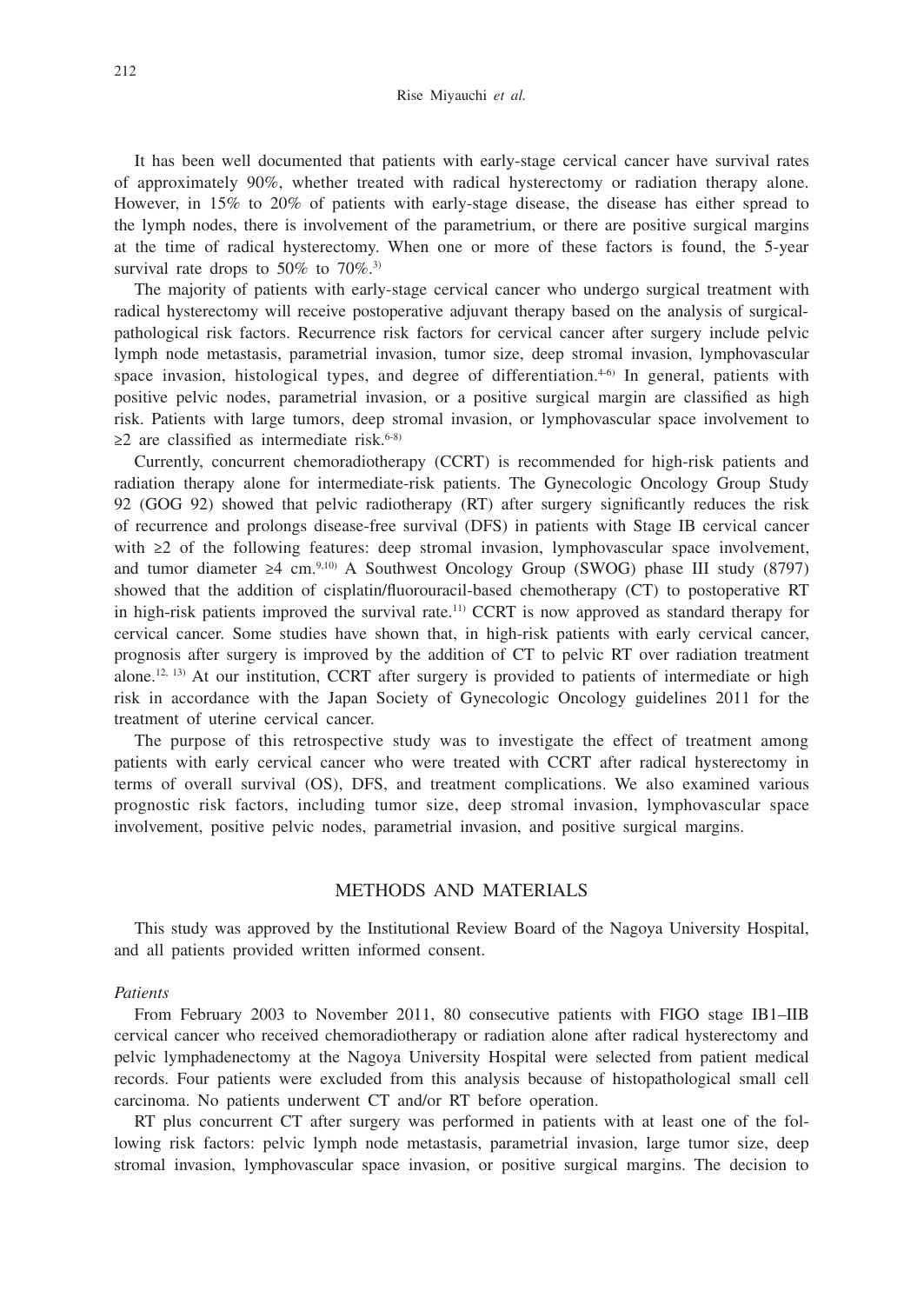perform post-operative treatment was determined by the cancer board at our hospital.

#### *Radiotherapy*

Adjuvant RT was started 4–6 weeks postoperatively. Patients underwent external beam RT to the whole pelvis. Pelvic RT was performed using 10 MV x-rays delivered from a linear accelerator with a four-field box technique. The superior border of the radiation field was the top of the fifth lumbar vertebra, and the inferior border was the inferior margin of the pelvic bone. External irradiation was delivered to the whole pelvis at 1.8 Gy per fraction once daily, 5 fractions a week over 5–6 weeks.

According to the policy at our institution, para-aortic lymph node irradiation was performed in patients under 35 years old who had one positive lymph node region in the pelvis, and patients over 35 years old who had >2 positive lymph node regions in the pelvis. To reduce side effects, para-aortic lymph node irradiation was performed after pelvic irradiation was completed. External irradiation was delivered to the para-aortic lymph node at 2 Gy per fraction once daily, 5 fractions a week, and the total radiation dose was 46 Gy in 23 fractions.

#### *Chemotherapy*

CT was generally administered concurrently with RT and repeated for 3 cycles. Each cycle of CT consisted of cisplatin at a dose of 70 mg/m<sup>2</sup> on Day 1 and 5-fluorouracil (5-FU) at a dose of 700 mg/m<sup>2</sup> per day given as a continuous infusion over 96 h on Days 1–4. The second cycle of CT began on day 22. The third cycle of CT commenced after completion of RT on Day 43.

#### *Follow-up and evaluation*

The patients were followed up in an outpatient clinic every month in the first year, every 2 months in the second year, every 3 months in the third year, every 4 months in the fourth year, every 6 months in the fifth year, and annually thereafter for 10 years after treatment. After the completion of treatment, patients underwent clinical surveillance such as a clinical history, physical examination, laboratory examinations, Papanicolaou smear, and radiographic studies.

#### *Statistical analysis*

Statistical analysis was performed using SAS software (SAS Institute Inc., Cary, NC, USA). Survival curves were computed using the Kaplan-Meier method and comparison of survival rate was performed by log-rank test. Multivariate analysis was performed by Cox regression analysis to assess prognostic factors in predicting DFS. Univariate and multivariate analysis were performed for DFS. P values of <0.05 were considered statistically significant.

#### *Complications*

Toxicity was defined according to the National Cancer Institute Common Terminology Criteria for Adverse Events (NCI CTCAE) version 4.0.

#### RESULTS

Seventy-six patients were postoperatively treated with CCRT or RT alone. Of these, 47 patients belonged to the high-risk group (a positive lymph node or parametrial invasion), and 29 patients belonged to the intermediate-risk group (a large tumor, deep stromal invasion, or lymphovascular space involvement). The characteristics of the patients pre- and post-treatment are shown in Table 1 and Table 2. The median patient age was 45 years (range, 20–80 years). Fifty-eight patients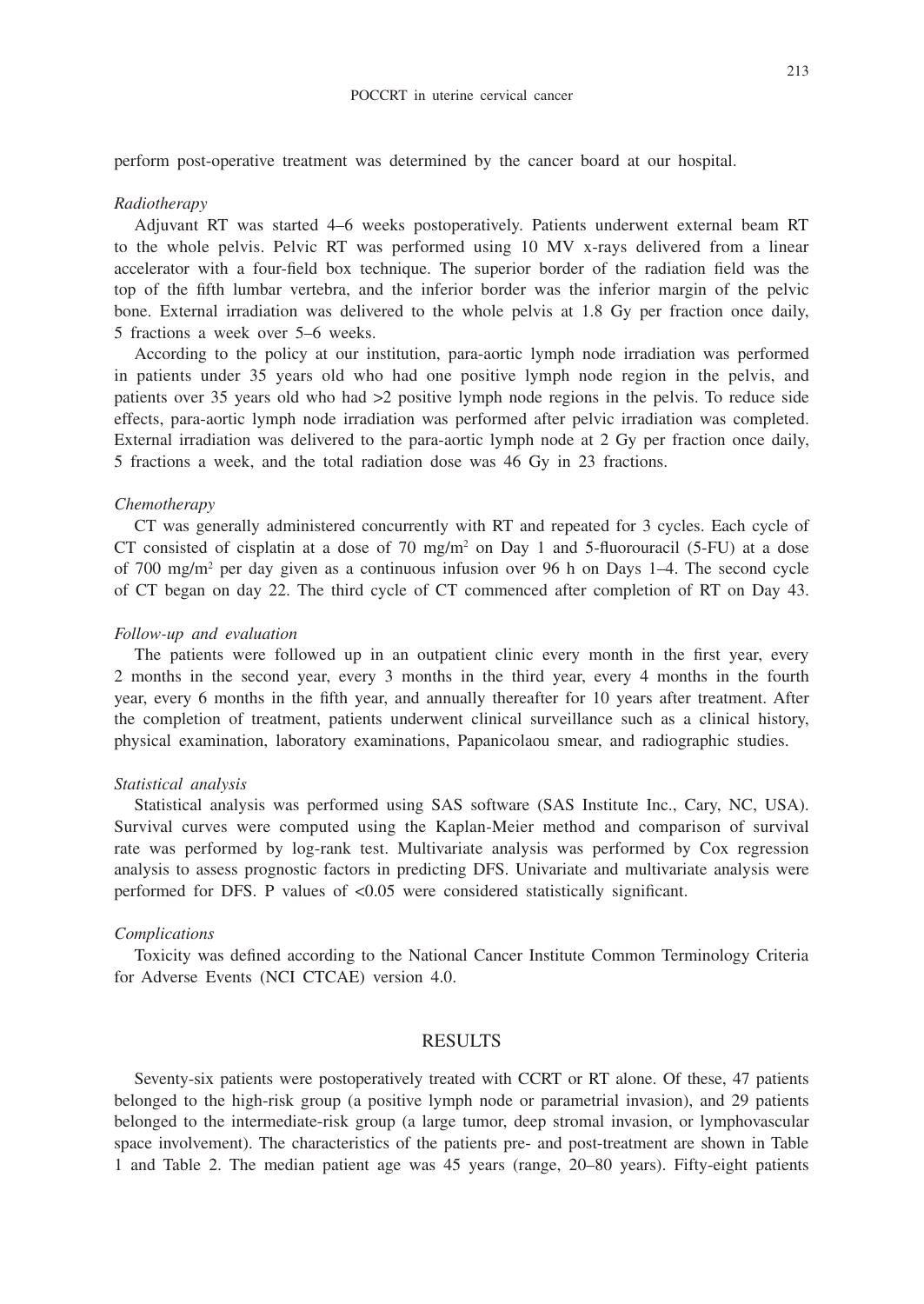(76.3%) had a squamous cell histologic type, 55 (72.4%) had lymphovascular invasion, 31 (40.8%) had parametrial invasion, and 28 (36.8%) had lymph node metastases. Fourteen patients  $(18.4\%)$  had a maximum tumor diameter  $> 4$  cm.

In postoperative treatment, 56 patients received 3 cycles of cisplatin  $(70 \text{ mg/m}^2 \text{ on Day } 1)$ and  $5$ -FU (700 mg/m<sup>2</sup> on Days 1–4). Thirteen of these patients were not able to complete all 3 cycles (Table 2). Six patients received radiotherapy alone because of underlying diseases, such as renal impairment. The median dose of external irradiation to the whole pelvis was 45 Gy (range 41.4–50.4 Gy), and the median dose of irradiation to the para-aortic lymph node was 46 Gy (range 40–46 Gy). Two patients received intracavitary brachytherapy of 15 Gy in 3 fractions below the vaginal mucosa after external beam radiotherapy. One patient had a positive surgical margin and the other patient was treated with radiation therapy alone after surgery because of renal impairment.

#### *Recurrence and Survival Analysis*

The median follow-up was 63 months (range 10–125 months). Recurrence occurred in 9 patients (11.8%). Table 3 shows recurrence by histologic type in each group. In the high-risk group, 3 patients (6.4%) developed pelvic recurrence and 4 patients (8.5%) developed distant metastases. Of the patients who developed pelvic recurrence, 1 case was in the pelvic lymph node region and 2 cases were stump recurrence. Among the patients who developed distant metastasis, 1 case was metastasis to the lung, 2 cases were para-aortic lymph node metastasis, and 1 case was mediastinal lymph node metastasis. In the intermediate-risk group, distant metastases were observed in 2 patients  $(8.7\%)$ , both to the lungs. Of the 17 patients who received radiation to the para-aortic region according to our policy, there were no cases of recurrence in the paraaortic region. However, of the remaining 30 patients in the high-risk group who did not receive radiation to the para-aortic region, 2 patients (6.7%) showed recurrence in this region.

The 5-year OS and DFS of the patients were 96% and 92%, respectively. Five-year OS and DFS were 97% and 97% in the intermediate-risk group, respectively ( $n = 29$ ), and 96% and 89% in the high-risk group, respectively ( $n = 47$ ) ( $p = 0.71$  for OS,  $p = 0.054$  for DFS). Five-year DFS in patients with stage IB1 tumors was  $95\%$  in the intermediate-risk group (n = 22) and 100% in the high-risk group (n = 34) (p = 0.14) Five-year DFS in patients with stage IB2–IIB tumors was 100% in the intermediate-risk group (n = 7) and 62% in the high-risk group (n = 13) ( $p = 0.08$ ). Five-year DFS in patients with stage IB1 tumors was significantly higher than in patients with stage IB2–IIB tumors  $(p = 0.022)$  (Table 4).

Clinical and pathologic risk factors for predicting DFS were evaluated by univariate and multivariate analysis. In the univariate analysis, T-stage ( $p = 0.017$ ), tumor size ( $p = 0.032$ ), and margin status ( $p = 0.007$ ) were significant risk factors for DFS (Table 5). However, in the multivariate analysis, T-stage ( $p = 0.019$ ) was the only significant risk factor for DFS (Table 5).

#### *Complications*

Evaluation of adverse events was performed using the CTCAE ver. 4.0. Treatment related-death was not observed in all patients. Acute and late toxicities are summarized in Table 6.

Acute toxicities of grades 3 or 4, neutropenia, anemia, thrombocytopenia, and diarrhea were observed, with hematological toxicities being the most frequently observed. Seventeen patients (22.4%) showed grade 3 neutropenia, and 2 patients (2.6%) showed grade 4 neutropenia. Thirteen patients (17.1%) showed grade 3 anemia, 3 patients (3.9%) developed grade 3 thrombocytopenia, and 2 patients (2.6%) developed grade 3 diarrhea. Eighteen patients had G3–4 adverse events of the bowel system (5 patients (28.8%) receiving chemoradiation plus para-aortic radiation vs. 13 patients (72.2%) receiving pelvic chemoradiation alone,  $p = 0.053$ ). Eighteen patients had G3-4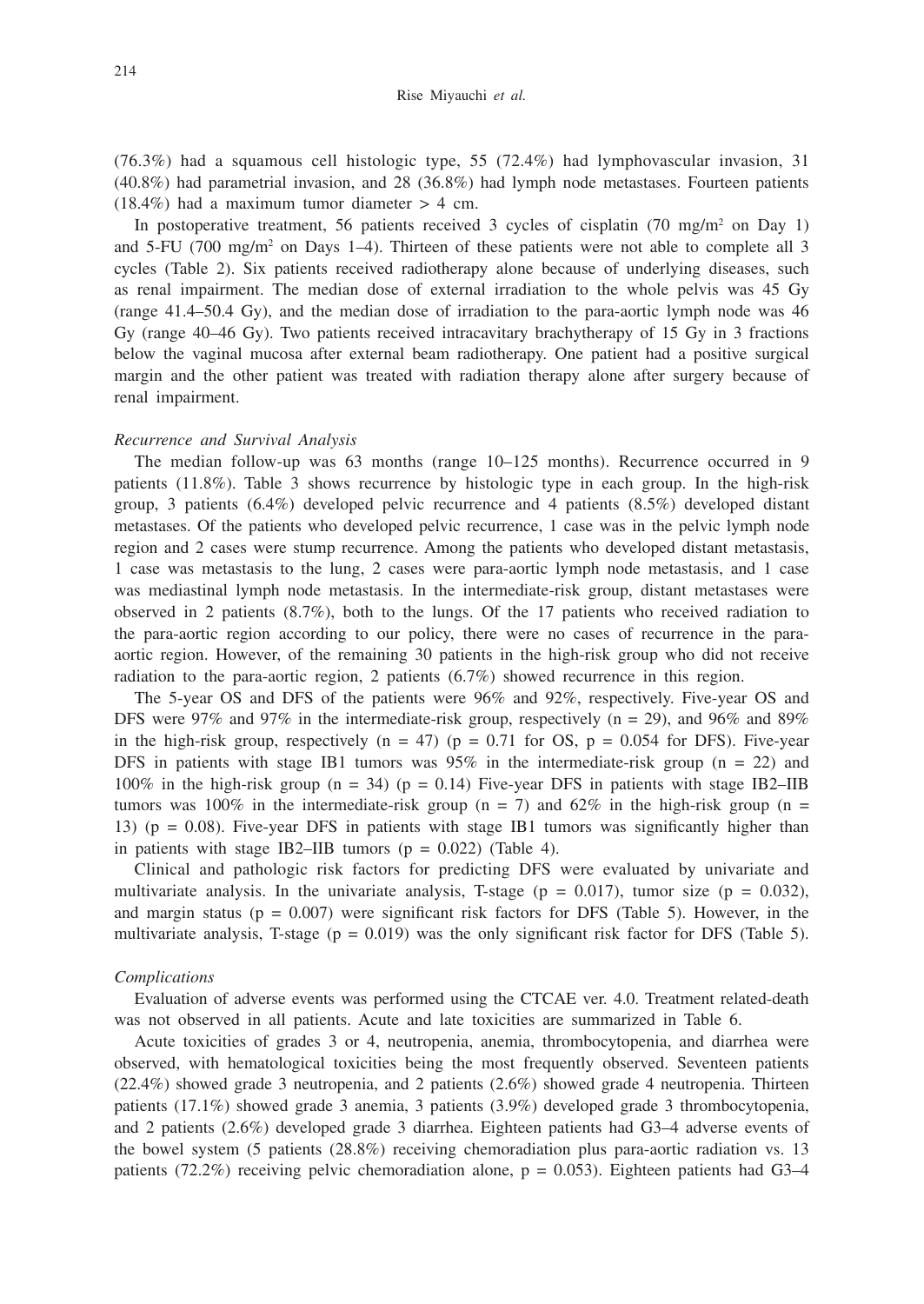hematological complications (7 patients (38.8%) who received chemoradiation plus para-aortic radiation vs. 11 patients (61.1%) who received pelvic chemoradiation alone,  $p = 0.054$ ).

There were no grade 4 late toxicities in any of the patients. Grade 3 bladder perforation occurred in 1 patient (1.3%) and grade 3 hydronephrosis occurred in 1 patient (1.3%). Grade 3 ileus occurred in 1 patient (1.3%).

|                                | $\mathbf n$      | $(\%)$ |  |
|--------------------------------|------------------|--------|--|
| Number of patients             | 76               |        |  |
| Mean age (range)               | 45 years (20-80) |        |  |
| Performance status             |                  |        |  |
| $\overline{0}$                 | 52               | 68.4   |  |
| $\mathbf{1}$                   | 24               | 31.6   |  |
| FIGO Stage                     |                  |        |  |
| T stage                        |                  |        |  |
| IB1                            | 56               | 73.7   |  |
| IB <sub>2</sub>                | 9                | 11.8   |  |
| <b>IIA</b>                     | 8                | 10.5   |  |
| <b>IIB</b>                     | 3                | 3.9    |  |
| Tumor size (cm)                |                  |        |  |
| $\leq 4$                       | 62               | 81.6   |  |
| >4                             | 14               | 18.4   |  |
| Histology                      |                  |        |  |
| Squamous cell carcinoma        | 58               | 76.3   |  |
| Adenosquamous carcinoma        | 8                | 10.5   |  |
| Adenocarcinoma                 | 5                | 6.6    |  |
| Mucinous adenocarcinoma        | 5                | 6.6    |  |
| Pretreatment Hemoglobin (g/dL) |                  |        |  |
| <11                            | 37               | 48.7   |  |
| >11                            | 39               | 51.3   |  |

**Table 1** Patient characteristics pre-treatment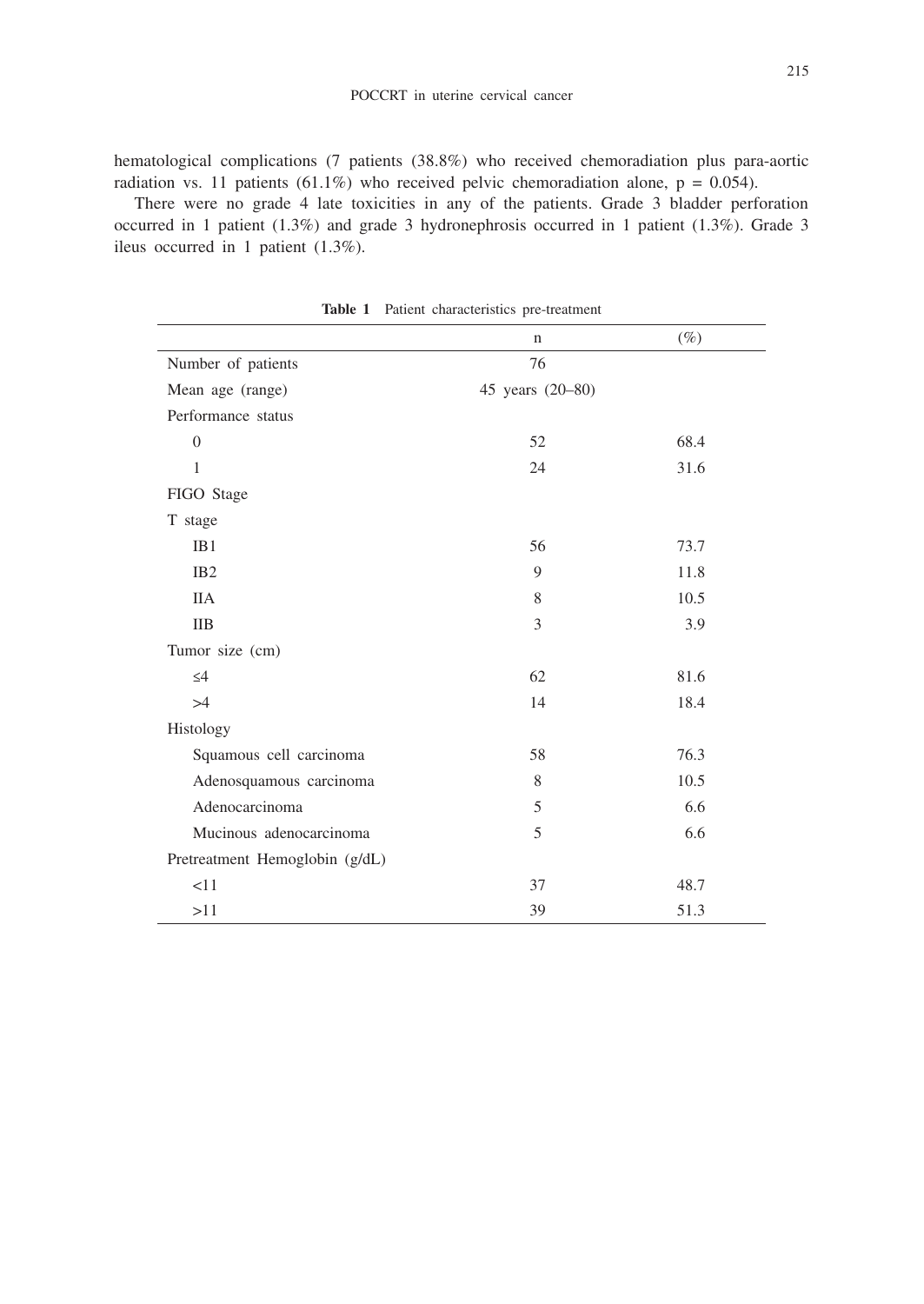|                                | $\mathbf n$    | $(\%)$ |  |  |
|--------------------------------|----------------|--------|--|--|
| Type of surgery                |                |        |  |  |
| Radical hysterectomy           | 75             | 98.7   |  |  |
| Modified radical hysterectomy  | $\mathbf{1}$   | 1.3    |  |  |
| Positive lymph nodes           |                |        |  |  |
| $\boldsymbol{0}$               | 48             | 63.2   |  |  |
| 1                              | 14             | 18.4   |  |  |
| $\overline{2}$                 | 5              | 6.5    |  |  |
| $\geq 3$                       | 9              | 11.8   |  |  |
| Parametrial invasion           |                |        |  |  |
| No                             | 45             | 59.2   |  |  |
| Yes                            | 31             | 40.8   |  |  |
| Lymphovascular invasion        |                |        |  |  |
| N <sub>o</sub>                 | 21             | 27.6   |  |  |
| Yes                            | 55             | 72.4   |  |  |
| Deep stromal invasion          |                |        |  |  |
| No                             | 70             | 92.1   |  |  |
| Yes                            | 6              | 7.9    |  |  |
| Margin status                  |                |        |  |  |
| Negative                       | 73             | 96.1   |  |  |
| Positive                       | 3              | 3.9    |  |  |
| Chemotherapy <sup>a)</sup>     |                |        |  |  |
| Yes                            | 70             | 92.1   |  |  |
| $\rm No$                       | 6              | 7.9    |  |  |
| Cycles of chemotherapy         |                |        |  |  |
| $\overline{0}$                 | 6              | 7.9    |  |  |
| $\mathbf{1}$                   | $\overline{2}$ | 2.6    |  |  |
| $\overline{2}$                 | 12             | 15.8   |  |  |
| 3                              | 56             | 73.7   |  |  |
| Extent of radiotherapy         |                |        |  |  |
| Whole pelvic and para-aortic   | 17             | 22.3   |  |  |
| Whole pelvic only              | 57             | 75.0   |  |  |
| Whole pelvic and local boost   | $\mathbf{1}$   | 1.3    |  |  |
| Whole pelvic and brachytherapy | $\mathbf{1}$   | 1.3    |  |  |

**Table 2** Surgical, pathology, and postoperative treatment characteristics

a) Cisplatin + 5-fluorouracil regimen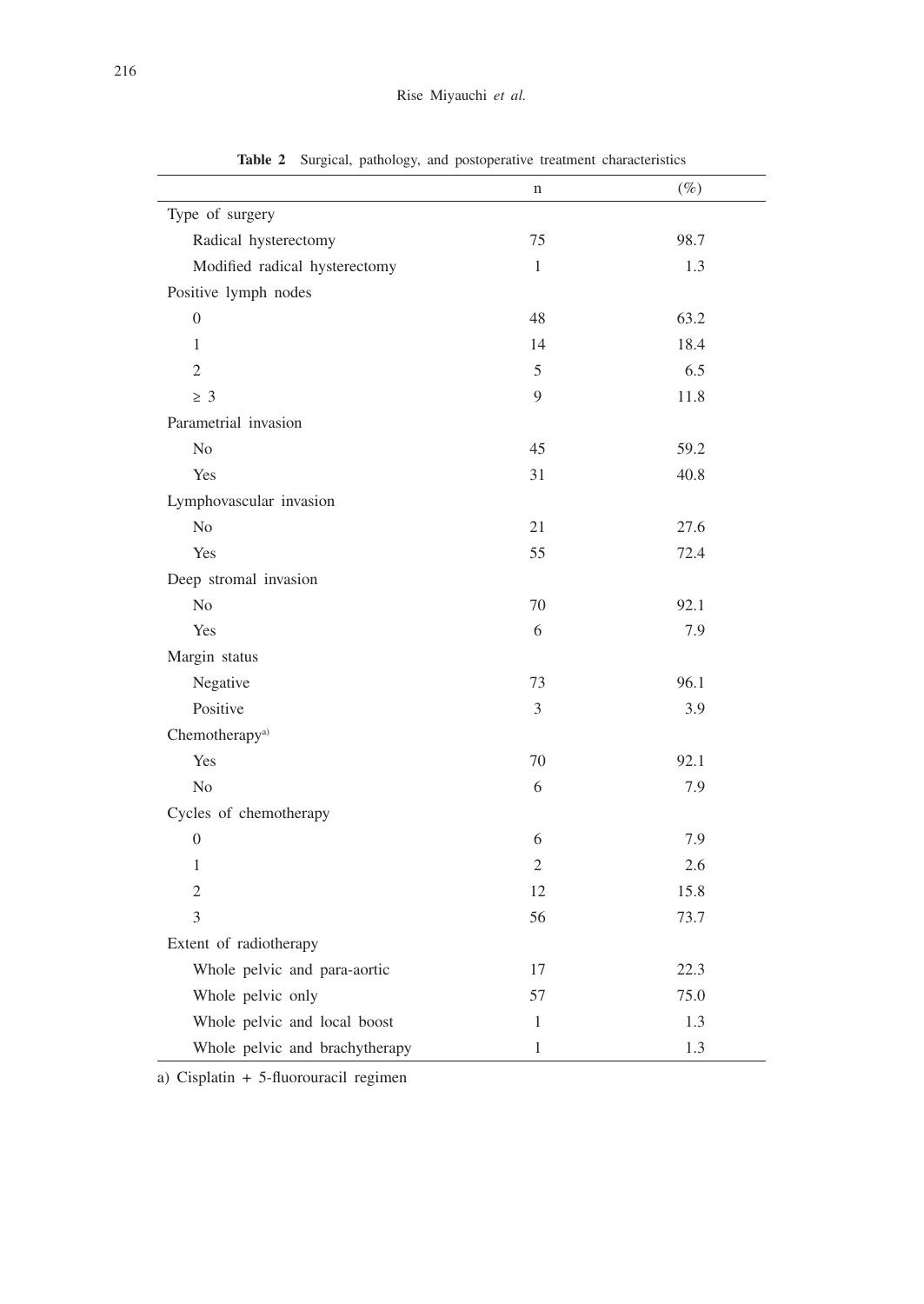| Recurrence site                    | Pelvis $(\% )$ | Distant $(\%)$ | Total $(\% )$ |
|------------------------------------|----------------|----------------|---------------|
| High-risk group $(n = 47)$         | 3(6.4)         | 4 $(8.5)$      | 7(14.9)       |
| SCC $(n = 35)$                     | 2(5.7)         | 3(8.6)         | 5(14.3)       |
| Non-SCC $(n = 12)$                 | 1(8.3)         | 1(8.3)         | 2(16.7)       |
| Intermediate-risk group $(n = 29)$ | 0(0)           | 2(6.9)         | 2(6.9)        |
| $SCC$ (n = 23)                     | 0(0)           | 2(8.7)         | 2(8.7)        |
| Non-SCC $(n = 6)$                  | 0(0)           | 0(0)           | 0(0)          |

**Table 3** Patterns of failure by histologic type

SCC: squamous cell carcinoma

**Table 4** Five-year overall and disease-free survival according to stage and risk group

|              | $IB1$ vs. $IB2$ -IIB | IM vs. HR<br>(all stages) | IM vs. HR in IB1 | IM vs. HR in<br>IB2–IIB |
|--------------|----------------------|---------------------------|------------------|-------------------------|
| 5-OS $(\% )$ | 98 vs. 90            | 97 vs. 96                 |                  |                         |
| p-value      | 0.33                 | 0.71                      |                  |                         |
| 5-DFS $(\%)$ | 98 vs. 75            | 97 vs. 89                 | 95 vs. 100       | $100$ vs. 62            |
| p-value      | 0.022a               | 0.54                      | 0.14             | 0.08                    |

IM: Intermediate-risk group, HR: High-risk group, 5-OS: 5-year overall survival, 5-DFS: 5-year disease-free survival

a) A p-value of 0.022 is statistically significant.

| Variable                |                             | Univariate<br>$P-valuea$ | Multivariate<br>$P-valueb$ |
|-------------------------|-----------------------------|--------------------------|----------------------------|
|                         |                             | <b>DFS</b>               | <b>DFS</b>                 |
| Age                     | ≥45 vs. $<45$               | 0.78                     |                            |
| Stage                   | $IB2–IIB$ vs. $IB1$         | 0.017                    | 0.019                      |
| Tumor size              | $>4$ cm vs. $\leq 4$ cm     | 0.032                    | 0.45                       |
| Hb                      | $\geq$ 11 g/dL vs.<11 g/dL  | 0.15                     |                            |
| Cycles of chemotherapy  | $>3$ vs. $\leq 3$           | 0.59                     |                            |
| Period to RT start      | $\geq$ 30 days vs. <30 days | 0.94                     |                            |
| Irradiation to PAN      | $(yes \ vs. \ no)$          | 0.43                     |                            |
| Parametrial invasion    | $(yes \ vs. \ no)$          | 0.97                     |                            |
| Lymphovascular invasion | $(yes \ vs. \ no)$          | 0.30                     |                            |
| Deep stromal invasion   | $(yes \ vs. \ no)$          | 0.75                     |                            |
| Margin status           | $(yes \ vs. \ no)$          | 0.007                    | 0.27                       |
| Histology               | non-SCC vs. SCC             | 0.74                     |                            |
| Lymph nodes in pelvis   | $(yes \ vs. \ no)$          | 0.13                     |                            |

**Table 5** Univariate and multivariate analysis of factors associated with disease-free survival

DFS: disease-free survival, Hb: Hemoglobin, RT: radiotherapy, PAN: para-aortic lymph node, SCC: squamous cell carcinoma.

a) As determined by log-rank test.

b) As determined by backward selection for Cox proportional hazards model.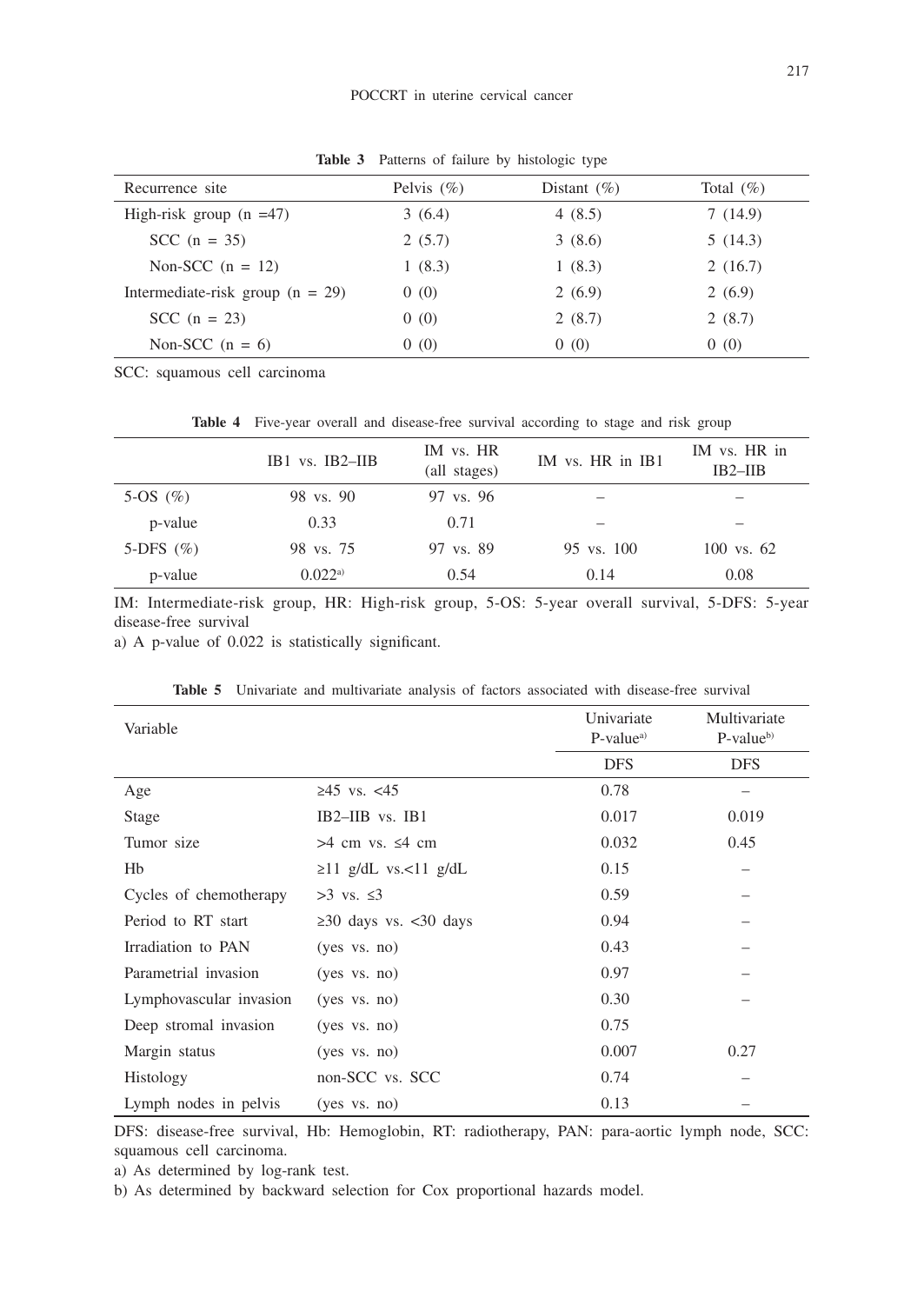| Acute toxicity      | Grade $3 \ (\%)$ | Grade $4 \ (\%)$ |
|---------------------|------------------|------------------|
| Diarrhea            | 2(2.6)           | 0                |
| Hematologic         |                  |                  |
| Neutropenia         | 17(22.4)         | 2(2.6)           |
| Anemia              | 13(17.1)         | 0                |
| Thrombocytopenia    | 3(3.9)           | $\theta$         |
|                     |                  |                  |
| Chronic toxicity    |                  |                  |
| Bladder perforation | 1(1.3)           | $\Omega$         |
| Hydronephrosis      | 1(1.3)           | $\theta$         |
| <b>Ileus</b>        | 1(1.3)           | 0                |

**Table 6** Acute and chronic toxicity<sup>a)</sup> of postoperative concurrent chemoradiotherapy

a) Defined as grade ≥3, CTCAE ver. 4.0.

#### DISCUSSION

In this study, the 5-year OS at all stages was very high; therefore, there were no significant differences by stage. However, the difference in 5-year DFS between stage IB1 and stage IB2–IIB was statistically significant ( $p = 0.022$ ). In the univariate analysis, T-stage ( $p = 0.017$ ), tumor size (p = 0.032), and margin status (p = 0.007) were significant risk factors for DFS (Table 5). However, in the multivariate analysis, T-stage  $(p = 0.019)$  was the only significant risk factor for DFS (Table 5).

We can point to several factors for the high survival rates seen in this study. First, the number of patients with lymph node metastasis was lower than previously reported, with the rate of node negative status being 63.2%. Additionally, the rate of  $\geq 2$  positive nodes was 14.4%, compared to a rate of  $44\%$  in SWOG (8797).<sup>11)</sup> Second, triweekly CT consisting of cisplatin and 5-FU was more effective than weekly cisplatin-only  $CT<sub>1</sub><sup>14, 15</sup>$  although we applied CCRT as modified by the procedure of Peters *et al.*11) (cisplatin was administered every 3 weeks at a dose of 70 mg/m<sup>2</sup> by 2-hour intravenous infusion during RT). CT consisted of bolus infusion of cisplatin (70 mg/m<sup>2</sup>) and a 96-hour infusion of 5-FU at 1000 mg/(m<sup>2</sup>·day) every 3 weeks for 4 cycles. It has been reported that chemoradiotherapy after cervical cancer surgery reduces the risk of recurrence and extends DFS for patients with high risk. Additionally, it has been reported that the outcome of chemoradiotherapy after surgery was better than with radiation alone.<sup>16-19)</sup> Third, para-aortic lymph node irradiation was performed in patients with positive lymph nodes in the pelvis. In our study, there was no recurrence in the para-aortic lymph nodes in patients who received preventive irradiation of the para-aortic lymph node area. Analysis of the sites of recurrence showed that patients who received CCRT tended to show distant metastasis and para-aortic lymph node metastasis rather than intrapelvic recurrence. Another strategy may be required to prevent distant metastasis and recurrence outside of the irradiated areas. Effective systemic CT and preventive irradiation of the para-aortic lymph node area might be considered for reducing distant metastasis.

Although it has been reported that the incidence of complications over 10 years is elevated in patients receiving para-aortic lymph node irradiation,<sup>20)</sup> there has not been an increase in adverse events in our study population. With postoperative chemoradiation, an increase in adverse events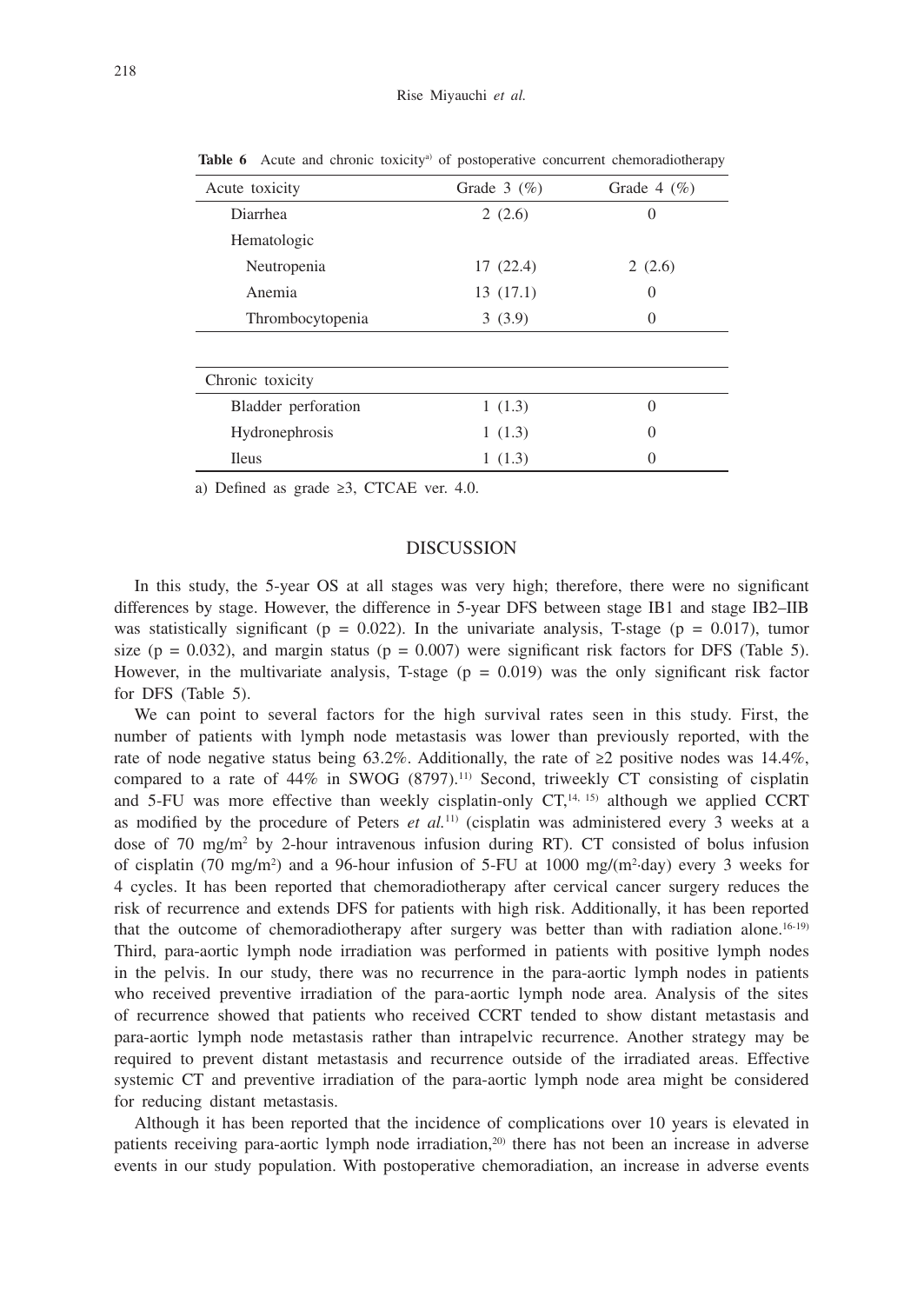is a concern.<sup>21, 22)</sup> Since adverse events in our study were within the acceptable range, it can be determined that chemoradiation is relatively safe, although it may be better to have a reduced dose of 5-FU  $(700 \text{ mg/m}^2)$ .

Previous reports have shown that severe gastrointestinal toxicity was more common than we observed, despite use of the same regimen. The treatment regimen was carried out to 4 courses in that study, $^{23}$ ) whereas patients received only 3 courses of CT in our study. This may be one of the reasons that gastrointestinal toxicity was more severe. A reduction in adverse events is expected with the use of intensity-modulated radiotherapy (IMRT) as the irradiation method.<sup>24, 25</sup>) Adverse events can also be expected in a dose-dependent manner when using IMRT. IMRT was the choice of post-operative irradiation in this study.

Our study has several limitations. First, the number of cases analyzed in this study was small. Second, this is a retrospective study thus lack a control group. Third, although the median follow-up was 63 months, a much longer follow-up is needed for the evaluation of late adverse complications.

In conclusion, CCRT using high dose cisplatin and 5-FU as the postoperative adjuvant therapy for uterine cervical cancer resulted in good survival outcome without severe toxicity.

## CONFLICTS OF INTEREST

The authors declare that they have no competing interests.

### **REFERENCES**

- 1) Cancer mortality in Japan (1958–2014) Center for cancer control and information services, National Cancer Center, Japan. http://ganjoho.jp/reg\_stat/statistics/dl/index.html#mortality. Accessed 27 Aug 2016.
- 2) Ebina Y, Yaegashi N, Katabuchi H, Nagase S, Udagawa Y, Hachisuga T, *et al.* Japan Society of Gynecologic Oncology guidelines 2011 for the treatment of uterine cervical cancer. *Int J Clin Oncol*, 2015; 20: 240–248.
- 3) Delgado G, Bundy B, Zaino R, Sevin BU, Creasman WT, Major F. Prospective surgical-pathological study of disease-free interval in patients with stage IB squamous cell carcinoma of the cervix: a Gynecologic Oncology Group study. *Gynecol Oncol*, 1990; 38: 352–357.
- 4) Chernofsky MR, Felix JC, Muderspach LI, Morrow CP, Ye W, Groshen SG, *et al.* Influence of quantity of lymph vascular space invasion on time to recurrence in women with early-stage squamous cancer of the cervix. *Gynecol Oncol*, 2006; 100: 288–293.
- 5) Marchiolé P, Buénerd A, Benchaib M, Nezhat K, Dargent D, Mathevet P. Clinical significance of lymphovascular space involvement and lymph node micrometastases in early-stage cervical cancer: a retrospective case-control surgico-pathological study. *Gynecol Oncol*, 2005; 97: 727–732.
- 6) Atahan IL, Onal C, Ozyar E, Yiliz F, Selek U, Kose F. Long-term outcome and prognostic factors in patients with cervical carcinoma: a retrospective study. *Int J Gynecol Cancer*, 2007; 17: 833–842.
- 7) Samlal RA, van der Velden J, Schilthuis MS, González González D, Ten Kate FJ, Hart AA, *et al.* Identification of high-risk groups among node-positive patients with stage IB and IIA cervical carcinoma. *Gynecol Oncol*, 1997; 64: 463–467.
- 8) Fuller AF Jr, Elliott N, Kosloff C, Hoskins WJ, Lewis JL Jr. Determinants of increased risk for recurrence in patients undergoing radical hysterectomy for stage IB and IIA carcinoma of the cervix. *Gynecol Oncol*, 1989; 33: 34–39.
- 9) Sedlis A, Bundy BN, Rotman MZ, Lentz SS, Muderspach LI, Zaino RJ. A randomized trial of pelvic radiation therapy versus no further therapy in selected patients with stage IB carcinoma of the cervix after radical hysterectomy and pelvic lymphadenectomy: A Gynecologic Oncology Group Study. *Gynecol Oncol*, 1999; 73: 177–183.
- 10) Rotman M, Sedlis A, Piedmonte MR, Bundy B, Lentz SS, Muderspach LI, *et al.* A phase III randomized trial of postoperative pelvic irradiation in Stage IB cervical carcinoma with poor prognostic features: follow-up of a gynecologic oncology group study. *Int J Radiat Oncol Biol Phys*, 2006; 65: 169–176.